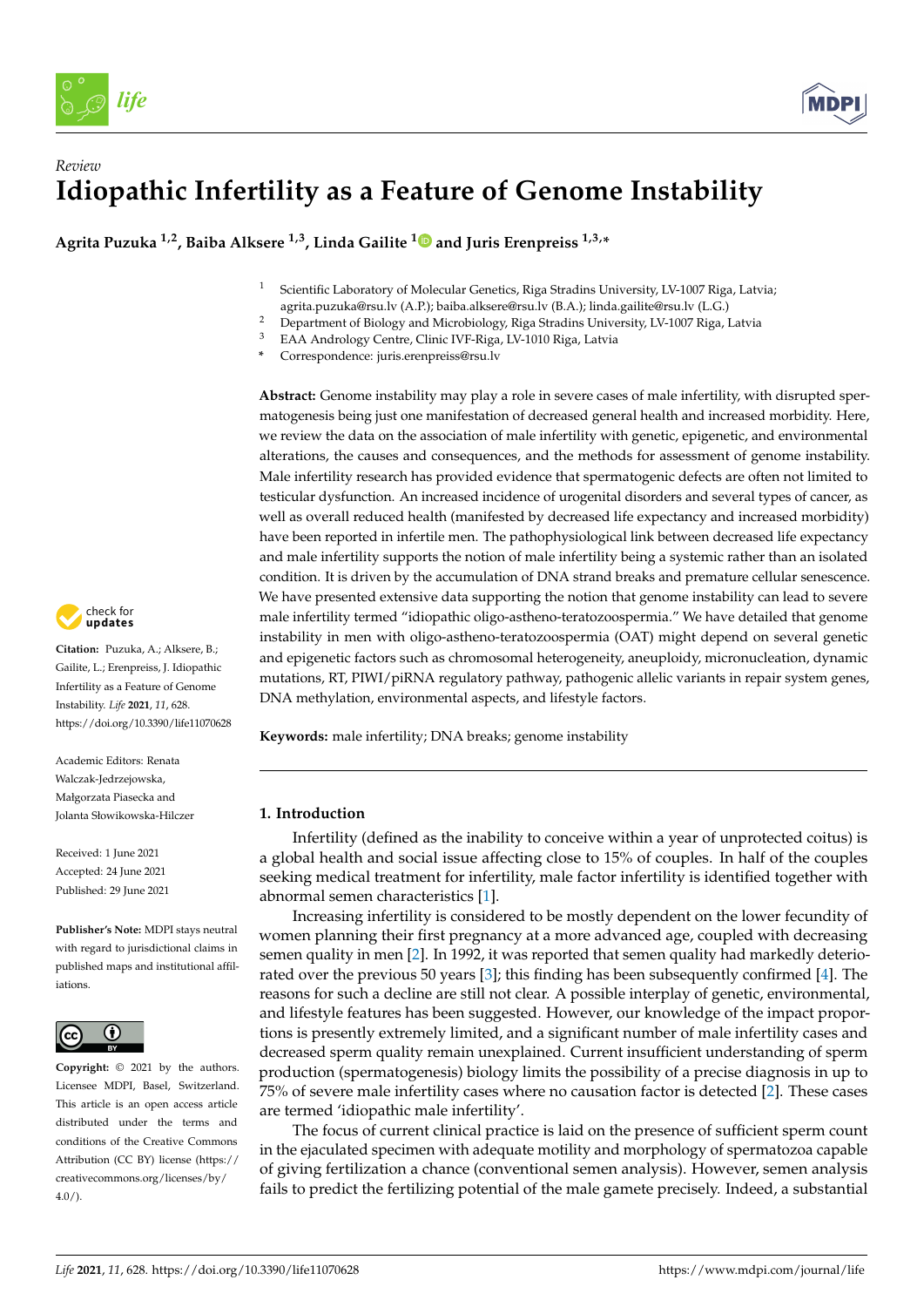overlap of semen parameters between fertile and infertile males has been reported [\[5\]](#page-9-4). Moreover, the semen analysis ability to indicate the appropriate artificial reproductive techniques for couples diagnosed with severe or unexplained infertility also appears to be limited [\[6,](#page-9-5)[7\]](#page-9-6). For these very reasons, researchers started exploring possible genetic disorders behind male infertility as well as the utilization of additional tests to gain more insight into the reproductive capacity of an individual [\[8\]](#page-9-7). An extensive amount of male infertility research has been dedicated to the investigation of the role played by sperm DNA integrity (secondary DNA structure related to chromatin packaging). Evaluation of sperm DNA integrity has proved to be a strong predictor of male infertility in vivo, providing an independent marker only partly related to the conventional semen parameters [\[9–](#page-9-8)[13\]](#page-9-9).

An abnormal sperm chromatin structure (defective histone-to-protamine replacement) has been found to be associated with the incomplete maturation of sperm during spermiogenesis [\[14\]](#page-9-10). However, other causative mechanisms, including abortive apoptosis and oxidative stress, have also been described [\[15\]](#page-9-11). A systematic review and meta-analysis have concluded that DNA-damaged spermatozoa will affect the outcome of conventional IVF but are unlikely to influence the results of ICSI treatment [\[15](#page-9-11)[–17\]](#page-9-12). Nevertheless, with different groups presenting different results (perhaps due to variations between clinics with respect to patient proportions with different genetic backgrounds and methodology (based on the staining equilibrium principle, reviewed in [\[15,](#page-9-11)[18–](#page-9-13)[20\]](#page-9-14)), this remains a topic of debate.

The central biological event of fertilization is the transition of the paternal and maternal genomes to the offspring. Genome instability—understood as reduced fidelity with which genetic information is passed on to daughter cells—can impair both mitosis and meiosis. Changes taking place in the course of DNA replication, DNA repair, and cell division (chromosome duplication, recombination, segregation) provide a natural source of genome instability. Depending on the nature of processes involved, genome instability can lead to (a) single nucleotide variants and microsatellite expansions caused by errors in DNA synthesis and defective DNA repair mechanisms; (b) variations in the number of chromosomes (aneuploidy) due to mistakes of the chromosome segregation apparatus; (c) other types of genetic modifications, such as gross chromosomal rearrangements, copy number variants (CNVs), hyper-recombination and loss of heterozygosity, triggered in the majority of cases by single-strand DNA gaps or double-strand breaks (DSBs) occurring as a consequence of replication stress [\[21\]](#page-9-15). Apart from genetic variations, growing attention is now being paid to epigenetic factors that influence gene expression but are not caused by alterations in the DNA sequence. Said epigenetic variations are based on DNA methylation, posttranslational modifications of histone tails, and non-coding RNA molecules.

It was recently suggested that genome instability could lead to decreased general health and increased morbidity [\[22\]](#page-9-16). It is possible that infertility or decreased semen quality could be among the drawbacks or symptoms of genome instability. Somatic chromosome mosaicism and chromosome instability are likely mechanisms or elements of the pathogenetic cascade of a wide spectrum of pathologies and can mediate inter-individual genetic variation, prenatal development, and aging [\[23\]](#page-9-17). Genome instability may be responsible for severe cases of infertility in men—a multifactorial condition manifested by disrupted spermatogenesis, among other traits. Research in male infertility has provided evidence supporting the assumption that impaired spermatogenesis (particularly in idiopathic infertility cases) is often associated with factors not limited to testicular dysfunction. An increase in the frequency of urogenital disorders and rising incidence rates of various types of cancer (testicular, prostate, colon, melanoma), as well as a decline in overall health (manifesting itself through lower life expectancy and higher morbidity), have been reported in infertile men [\[24,](#page-9-18)[25\]](#page-10-0). The pathophysiological link between lower life expectancy and male infertility supports understanding of the male infertility phenomenon as a systemic rather than an isolated condition [\[26\]](#page-10-1).

An array of genetic and epigenetic factors of male infertility, including single nucleotide variants, CNVs, protamine content, methylation characteristics, protein content,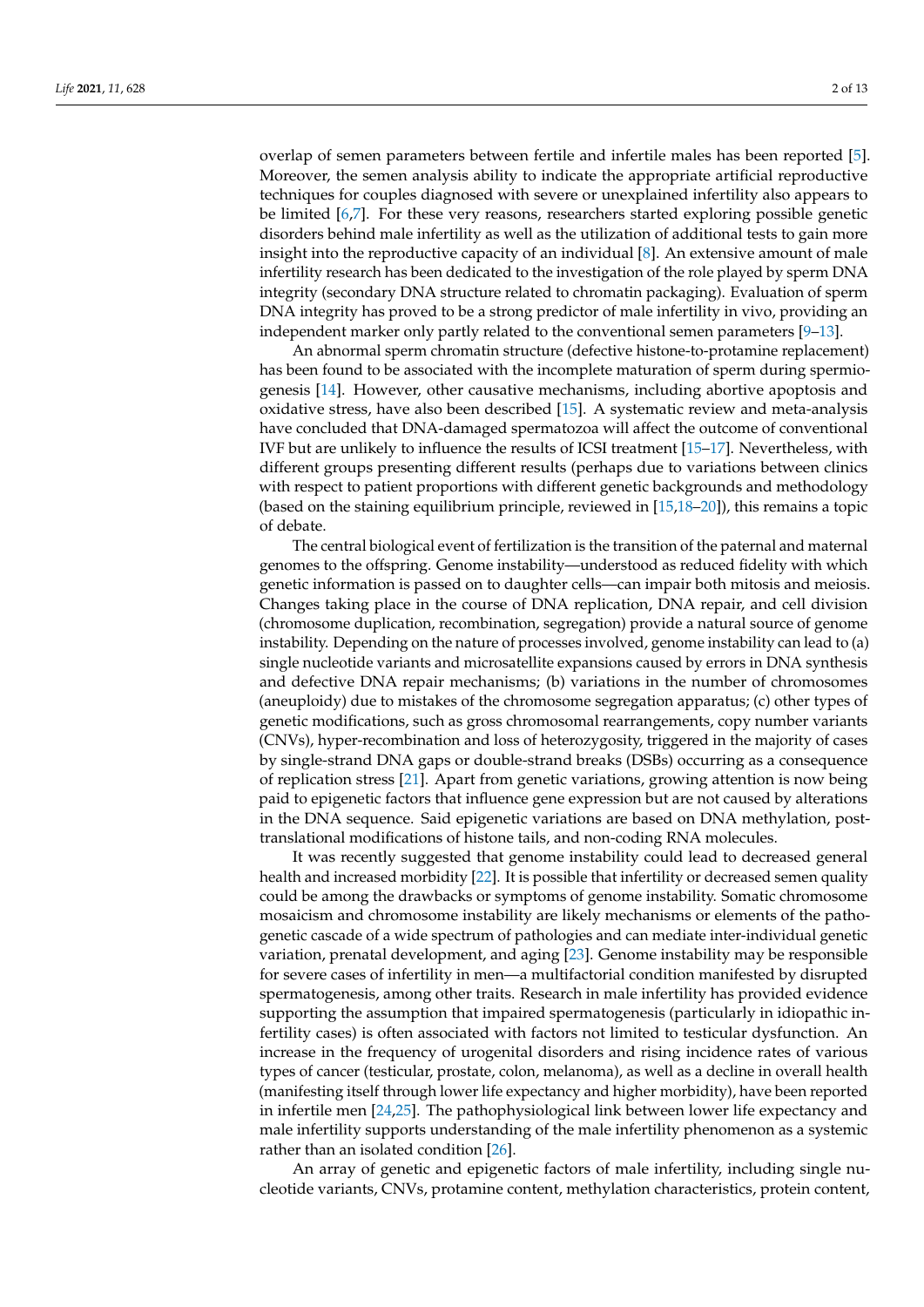and small RNAs, have been analyzed in various studies. Currently, the above assays are only used within the research setting being not routinely carried out by fe[rtil](#page-10-2)ity clinics [27]. In the present review article, we survey the data on the association of male infertility with genetic alterations, their respective causative factors, and consequences, as well as the methods for genome instability assessment.<br>The content of the review is schematically summarized in Figure 1.

The content of the review is schematically summarized in Figure [1.](#page-2-0)

<span id="page-2-0"></span>

**Figure 1.** Structure of the article. **Figure 1.** Structure of the article.

# **2. Methodology 2. Methodology**

to genome instability, male infertility, genetic variations, epigenetic regulation, repair system, senescence, and environmental agents was performed until October 2020. The most important results were further described in this review article. A literature search in Pubmed and Google Scholar databases for MeSH terms referred

## **3. Reasons and Consequences of Genome Instability**

#### *3.1. Genetic Variations*

In this section, well-established genome changes associated with reduced male fertility are reviewed, beginning with genome abnormalities visible by microscope (cytogenetic variants), followed by microdeletions (azoospermia factor (AZF) region variants) and<br> microsateme alstability (mbi), then mally, slight gene allene variants. Table by in bup<br>plementary Materials summarizes the latter data, including the normal function and pathological dysfunction of these genes. and microsatellite instability (MSI), then finally, single-generally, single-general single-general single-gen<br>S1 instability (MSI), then finally, single-general single-general single-general single-general single-general microsatellite instability (MSI), then finally, single-gene allelic variants. Table S1 in Sup-

#### 3.1.1. Aneuploidy materials summarizes the normal function and  $\eta$ 3.1.1. Aneuploidy

Aneuploidy (abnormal chromosome number) is the most prevalent cause and consequence of genome instability. The most common chromosomal aneuploidy in azoospermic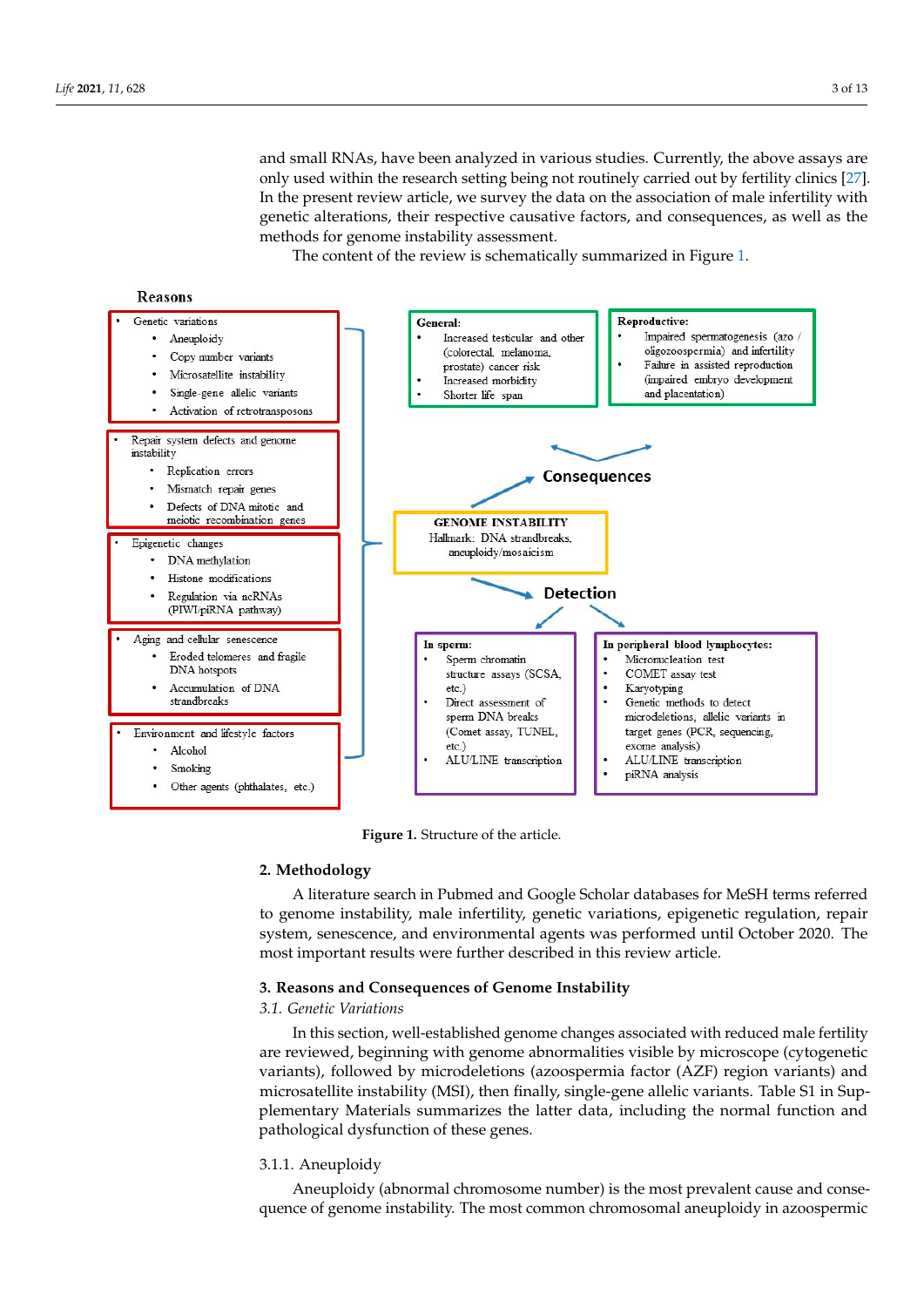patients is Klinefelter syndrome (47,XXY), accounting for approximately 11% of azoospermia cases [\[28\]](#page-10-3). Up to 40% of spermatozoa show aneuploidy in men carrying Robertsonian translocations, occurring in 1:813 neonates [\[29\]](#page-10-4). Reciprocal translocations are found even more often (1:712 neonates), and the proportion of spermatozoa with chromosome aberrations in this group varies between 19–81% [\[29](#page-10-4)[,30\]](#page-10-5). A substantial proportion of genetic factors in male infertility is linked to postnatal alterations that can occur either in all tissues or only in reproductive organs and spermatozoa (gonadal mosaicism). Separately, each of these alterations is rare, but because there are many genes involved in spermatogenesis, it is possible that the real proportion of genetic factors in male infertility is much higher [\[31\]](#page-10-6).

#### 3.1.2. Copy Number Variants (CNVs)

Another cause of genome instability is CNVs—a phenomenon characterized by the presence of repeated genome sections with the number of repeats in the genome varying between individuals. A classic and simple example of CNVs related to male infertility is **microdeletions** in the AZF locus of the Y chromosome [\[32–](#page-10-7)[34\]](#page-10-8). The nature of the Y chromosome AZF regions, rich in repetitive sequences, makes it prone to frequent rearrangements, often leading to full or partial AZF deletions [\[35,](#page-10-9)[36\]](#page-10-10). AZF deletions are found to be the causative factor in nearly 7% of afflicted men Worldwide, making these deletions the most common known genetic cause of impaired spermatogenesis [\[36](#page-10-10)[–38\]](#page-10-11).

The frequency of Yq microdeletions in different parts of the world varies slightly. This could be explained by differences in sample size, methodology used, and the population screened. The lowest prevalence of Yq microdeletions is estimated in Europe (3%) and Australia (5%), while the rest of the world has an average of 8–9% [\[39\]](#page-10-12).

#### 3.1.3. Microsatellite Instability (MSI)

Genome instability can be caused by MSI, when the number of repeated DNA bases in a microsatellite differs from what it used to be when the microsatellite was inherited. MSI represents a state of genetic hypermutability (predisposition to mutation) resulting from impaired DNA mismatch repair (MMR) [\[40\]](#page-10-13). The dynamic mutation of microsatellite trinucleotide repeats is believed to be triggered by errors in germline cell division cycles. These frequently mutating loci can be used as markers of genetic instability throughout a cell cycle [\[41\]](#page-10-14). MSI may sometimes occur as a result of epigenetic silencing of MMR genes [\[26\]](#page-10-1).

A variable MSI-related region is found in the androgen receptor (*AR*) gene [\[42,](#page-10-15)[43\]](#page-10-16). The AR is a hormonal transcription factor mediating the physiologic and pathophysiologic effects of androgens, such as sexual differentiation and prostate development. The AR also impacts cancer progression by binding to genomic androgen response elements, which affect the transcription of AR target genes [\[44\]](#page-10-17). The *AR* gene contains a region with variable numbers of copies of the trinucleotides CAG and GGN. Increased copy numbers of CAG and GGN are associated with impaired spermatogenesis [\[26](#page-10-1)[,43\]](#page-10-16). However, evidence to support this has yet to be presented. Genome instability in general and, more specifically, MSI is associated with increased cancer risk. Accordingly, short CAG and GGN repeats in the *AR* gene have been found to be correlated with a higher risk of prostate cancer, especially in Caucasian men [\[45\]](#page-10-18).

#### 3.1.4. Single-Gene Allelic Variants

It is important to mention that there may emerge single-gene allelic variants, such as pathogenic variants in *CFTR* gene, displaying a strong association with azoospermia. The protein this gene encodes operates as a channel across the membrane of cells with exocrine function, thereby besides pulmonary and digestive system dysfunction affecting the reproductive function as well. In recent years, several other allelic variants have been reported to have a strong association with non-obstructive azoospermia (e.g., changes in the *TEX11* gene, an X-linked gene associated with crossing over in meiosis [\[46\]](#page-10-19)) and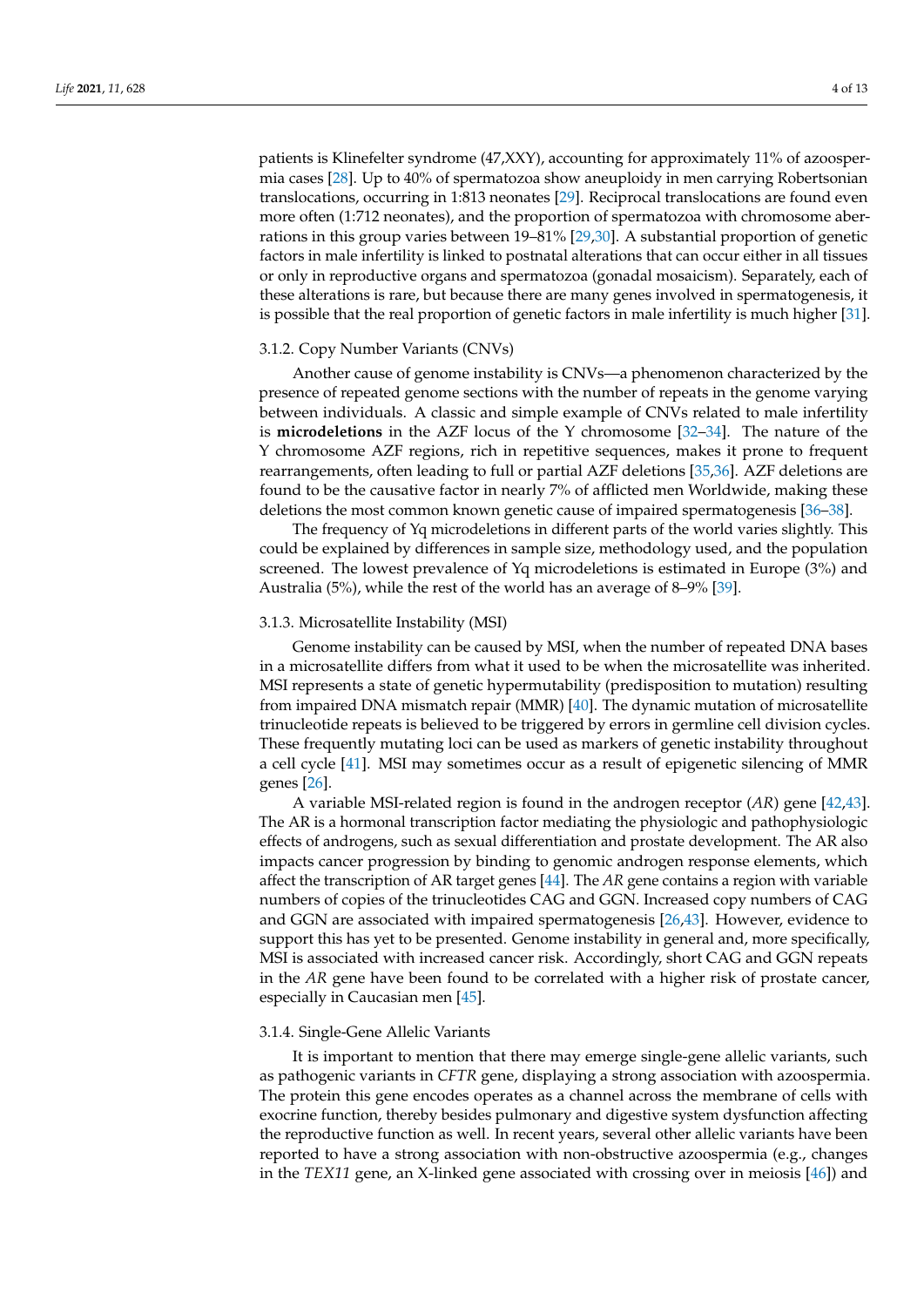severe forms of teratozoospermia (changes in *AURKC*, *DPY19L2*, *DNAH1,* and other genes [\[47,](#page-10-20)[48\]](#page-10-21)).

#### 3.1.5. Activation of Retrotransposons

Mobile genetic elements in humans have been categorized as DNA transposons and retrotransposons (RT). DNA transposons move driven by a cut-and-paste mechanism, whereas the process of retrotransposition involves RT mobilization by a copy-and-paste mechanism via an RNA intermediate [\[49\]](#page-10-22). DNA transposons account for 3% of the human genome [\[50\]](#page-10-23). As DNA transposons are found to be inactive in humans [\[50,](#page-10-23)[51\]](#page-10-24), they are not reviewed further in this article.

RT are abundant in all types of organisms, comprising 45–50% of the human genome. RT are the most widespread class of transposons in mammals and represent a potential source of genome instability, mutations, and polymorphisms [\[52](#page-11-0)[,53\]](#page-11-1). RT drive mutations in two ways: (1) by jumping to new locations; (2) by inducing chromosomal aberrations via non-allelic homologous recombination [\[54\]](#page-11-2). Abnormally excessive RT activity is associated with different pathologies–cancer, developmental disturbances and other diseases [\[55\]](#page-11-3).

The silencing of RT in the germline is a unifying mechanism of PIWI-interacting RNAs (piRNAs) observed in all animal species. Moreover, piRNAs have recently been proven essential for successful spermatogenesis controlling transcription [\[56\]](#page-11-4).

### *3.2. Repair System Defects, Genome Instability and Male Infertility*

#### 3.2.1. Replication Errors

The average mutation rate of single base substitutions in humans per generation has been calculated to reach ~1–1.5  $\times$  10<sup>-8</sup>. Each additional year of the father's age at conception has been found to increase the germline mutational load of the offspring by one to three de novo mutations. Due to the fact that said process involves recurrent rounds of DNA replication and cell division, random copy-error mutational events are expected to occur mainly in the male germline [\[57\]](#page-11-5).

#### 3.2.2. Mismatch Repair Genes

Repair of damaged DNA occurs only in early spermatogenesis. The oocyte is capable of repairing sperm DNA to maintain sperm/embryo genomic integrity and stability [\[58](#page-11-6)[,59\]](#page-11-7). One of the DNA repair systems correcting mispaired bases during DNA replication errors is mismatch repair (MMR). Allelic variants in MMR *MSH* genes can be responsible for the MMR failure in sperm DNA and male infertility [\[60–](#page-11-8)[62\]](#page-11-9). The rs26279 variant in *MSH3* is associated with idiopathic male infertility, which makes it a possible risk factor for idiopathic male infertility [\[62\]](#page-11-9). The *MSH3* gene located at 5q11-13 encodes an MSH3 protein playing an essential role in the MMR system. MSH3 also recruits other MMR proteins to the base mismatch loci to fix the DNA damage [\[63\]](#page-11-10). In addition, rs1800734 and rs4647269 in the *MLH1* gene showed an association with severe oligozoospermia [\[62\]](#page-11-9). *MLH1* promoter is significantly more methylated in oligozoospermic patients. Furthermore, a statistically significant positive association was observed between elevated reactive oxygen species (ROS) levels and *MLH1* methylation, with no such association found in the case of *MSH2* methylation [\[61\]](#page-11-11).

#### 3.2.3. Defects of DNA Mitotic and Meiotic Repair Genes

The most deleterious type of DNA damage is breaks in DNA double-strand (DSBs). They can occur endogenously by virtue of DNA transcription and replication through the impaired activity of topoisomerases I and II  $[64, 65]$  $[64, 65]$  or exogenously  $[66]$ . DSBs arise naturally during meiotic recombination, as this process requires breaking to be endogenously induced and then followed by ligation of DNA molecules by topoisomerase-II-like enzyme (SPO11). Uncorrected or misrepaired DNA DSBs may result in genome instability and cause genetic aberrations, apoptosis, and infertility [\[60\]](#page-11-8). Non-homologous end-joining or homologous recombination are the two mechanisms that can be involved in DSBs repair.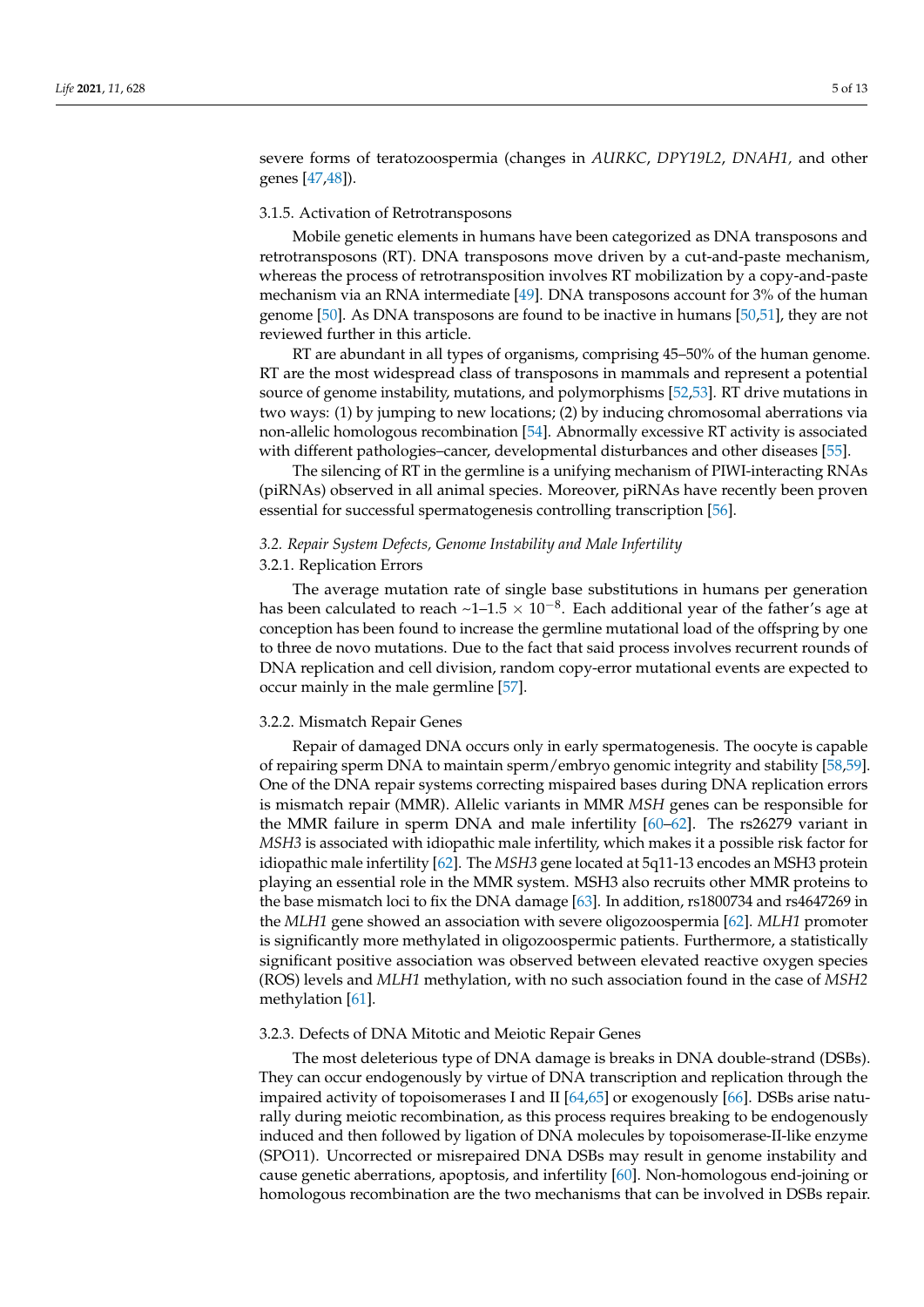While in meiotic prophase, SPO11 generates several hundred programmed DSBs, which are exclusively repaired by homologous recombination, promoting obligate crossover between homologous chromosomes (at least one pair). The unique challenge of X-Y recombination for male meiosis is that a very small homology segment (so-called "pseudo-autosomal region") on the tip of the X-chromosome arm is responsible for it [\[67\]](#page-11-15). It is the most vulnerable region in the male genome [\[68\]](#page-11-16). MRE11-RAD50-NBS1 (MRN) complex-dependent DNA end resection is a prerequisite for homologous recombination repair in somatic cells. After being generated, all meiotic DSBs remain linked with SPO11; however, the MRN complex is also essential for the repair of meiotic SPO11-linked DSBs in male mice [\[69\]](#page-11-17). SPO11 knockout activates abnormal meiotic arrest in zygotene spermatocytes in rats, causing male infertility [\[70\]](#page-11-18). Spo11P306T/ − mice are sterile; also, they make fewer meiotic DSBs than Spo11+/− animals, which suggests that the Spo11P306T allele is possibly delayed in making sufficient DSBs at the right time. If consequences are the same in humans, phenotypes of premature ovarian failure, low sperm counts, as well as a probable increase in the numbers of aneuploid gametes could be predicted [\[71\]](#page-11-19).

Oxidative stress directly damages guanine residues in DNA. Even though this process is initially reversible, it is capable of impairing DNA double-strand architecture and ultimately inducing single-strand breaks (SSBs). Male germ cells are not equipped with molecular SSB repair mechanisms, but nevertheless, at the spermatid stage, sperm can rely on the base excision repair capability for the removal of oxidative stress-induced transversion mutations. In this mechanism, altered DNA bases are identified, and an abasic site is generated, the next step being cleavage by an endonuclease. After zygote formation, paternal SSBs and DSBs can be effectively repaired by the oocyte when the DNA damage in sperm is below 8% [\[59\]](#page-11-7). Male partners with SSBs in <25% of their sperm have an average live birth rate of 33% following IVF, while those with SSBs in >50% of their sperm showed a markedly reduced live birth rate of 13% [\[59\]](#page-11-7). Furthermore, a correlation between the presence of SSBs in sperm and increased risk of miscarriage associated with a male factor has been observed [\[72\]](#page-11-20).

#### *3.3. Epigenetic Changes and Male Infertility*

#### 3.3.1. DNA Methylation

During embryonic development, the mammalian genome is exposed to two waves of global demethylation and remethylation. The first wave occurring after fertilization includes the erasure of most methylation marks inherited from the gametes, followed by the establishment of the embryonic methylation pattern with the onset of differentiation determination [\[73\]](#page-11-21). Developmental reprogramming opens a risky escape route for transposable elements from their hypermethylated silencing shelters needed for reprogramming in the cleavage embryo [\[74\]](#page-11-22). The second wave occurring in the germline is initiated upon the erasure of global methylation in primordial germ cells (PGCs) in the genital ridge and completed following the establishment of sex-specific methylation patterns during later stages of germ cell development in the gonad. Replacement of histones by protamines in spermiogenesis is also associated with genome instability, which provides the environment for the induction of de novo mutations [\[75\]](#page-11-23).

#### 3.3.2. Histone Modifications

Spermatogenesis is a set of processes setting into motion in the postembryonic period of ontogenesis with the appearance of primordial germ cells (PGCs) that are destined to migrate to and populate the genital ridge. PGCs undergo various epigenetic modifications that could be further subdivided into two events—global erasure and paternal reestablishment of the imprinted regions. Male PGCs undergo several mitotic division rounds in the embryonic testes until they enter mitotic arrest (at this point, ~25,000 are found) [\[56\]](#page-11-4).

The role of histones in spermatogenesis has been widely considered in the literature. There are two basic histone subtypes, so-called canonical histones, that are involved in genome packaging and gene regulation, and non-canonical histones (histone variants)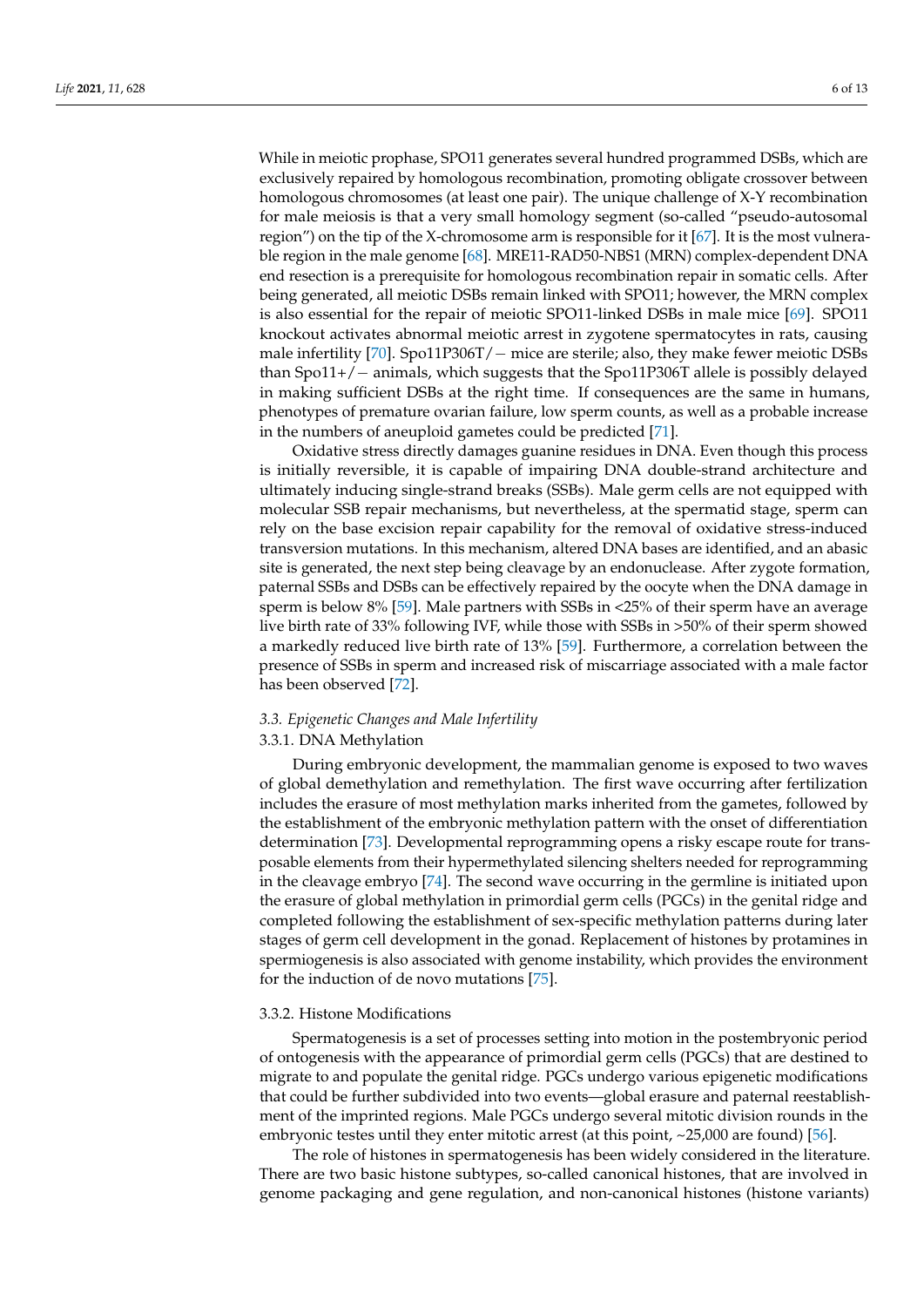regulating the initiation of transcription DNA repair. In mammals, 11 histone H1 subtypes are known, with H1t, H1T2, HILS1 being expressed specifically in the testis. The testisspecific H1T2 variant expression is observed in haploid male germ cells until histone-toprotamine transition [\[76\]](#page-11-24). Loss of H1T2 affects nuclear condensation and highly reduces male fertility [\[77\]](#page-11-25).

### 3.3.3. PIWI/piRNA Pathway

The PIWI/piRNA pathway is recognized as a major mechanism protecting the germ cell genome from insertional mutagenesis by RT [\[78\]](#page-11-26). The germline genome is assumed to be protected via paternal small non-coding miRNAs, siRNAs, piRNAs, qRNAs, and DNA satellite-associated non-coding RNA mechanisms. Coding and non-coding parental RNAs are to be of adequate quality and quantity to secure embryo growth. Small noncoding RNAs are short (<100 nucleotides in length), abundant key regulators of cellular mechanisms. Most sperm small non-coding RNAs fall into four major classes: repetitive elements, transcription start site/promoter-associated, piRNAs, and miRNAs. During spermatogenesis, the role of piRNAs is to suppress the activation of mobile transposable elements. The absence of these regulatory RNAs can lead to spermatogenic arrest. They are capable of protecting genome integrity as they bind to DNA and thus prevent the impact of various classes of repetitive and transposable elements such as SINE, LINE, MER, and LTR at specific stages of embryogenesis [\[79\]](#page-11-27).

Failure to suppress RT during spermatogenesis often results in DSBs in sperm DNA. Therefore, it is important to identify pathogenic allelic variants in repair system genes. Allelic variants in the two DNA recombinases RAD51 and DMC1—indispensable in meiosis mediating DSB repair system genes and DNA MMR genes in the case of MSI—could be important as they play decisive roles in key pathways of DNA repair. Furthermore, given these genes are crucially involved in mitotic DNA repair and meiotic recombination, also being highly expressed in the testis, any decrease of the activity of their encoded protein may disrupt the DNA repair system and induce the accumulation of mutations and breaks in sperm DNA. Accordingly, variants in these MMR genes may affect sperm quality and reduce fertility [\[80\]](#page-11-28).

#### *3.4. Aging and Cellular Senescence*

Aging is an ontogenesis phase characterized by the deterioration over a period of time of an organism's physiological functions that are necessary for survival [\[81\]](#page-12-0). In the retrospective study encompassing in total 25,445 men treated at infertility clinics and 87 healthy men without reproductive problems, the level of DNA fragmentation was measured using sperm chromatin structure assay. It was found that advancing paternal age was linked with increased sperm DNA fragmentation scored as an increased percentage of sperm in semen ejaculates with measurable DNA strand breaks [\[82\]](#page-12-1). This large study confirms the hypothesis proposed in numerous earlier studies that older men produce more sperm with DNA damage [\[83\]](#page-12-2).

Male aging manifests itself in a higher occurrence of meiotic errors, chromatin fragmentation, telomere shortening, epigenetic changes, and impaired control of mobile elements. The major biological markers of genome stability are telomeres with their sheltering proteins protecting chromosomes against DNA damage and ensuring correct chromosome alignment during DNA replication. Drastic telomere shortening is associated with decreased sperm parameters. DNA methylation and telomere integrity are also important for normal fertilization and embryo development [\[84\]](#page-12-3).

Werner syndrome (WS) illustrates the link between cellular aging and male infertility. Besides features associated with premature aging (progressive skin atrophy, early graying and loss of hair, arteriosclerosis, diabetes mellitus, cancer), the phenotypic hallmark of Werner syndrome is male infertility due to hypogonadism leading to complete azoospermia [\[85\]](#page-12-4). The cause of WS is pathogenic variants (mostly loss of function variants according to the ClinVar database) in the WRN gene, which encodes a DNA helicase, a member of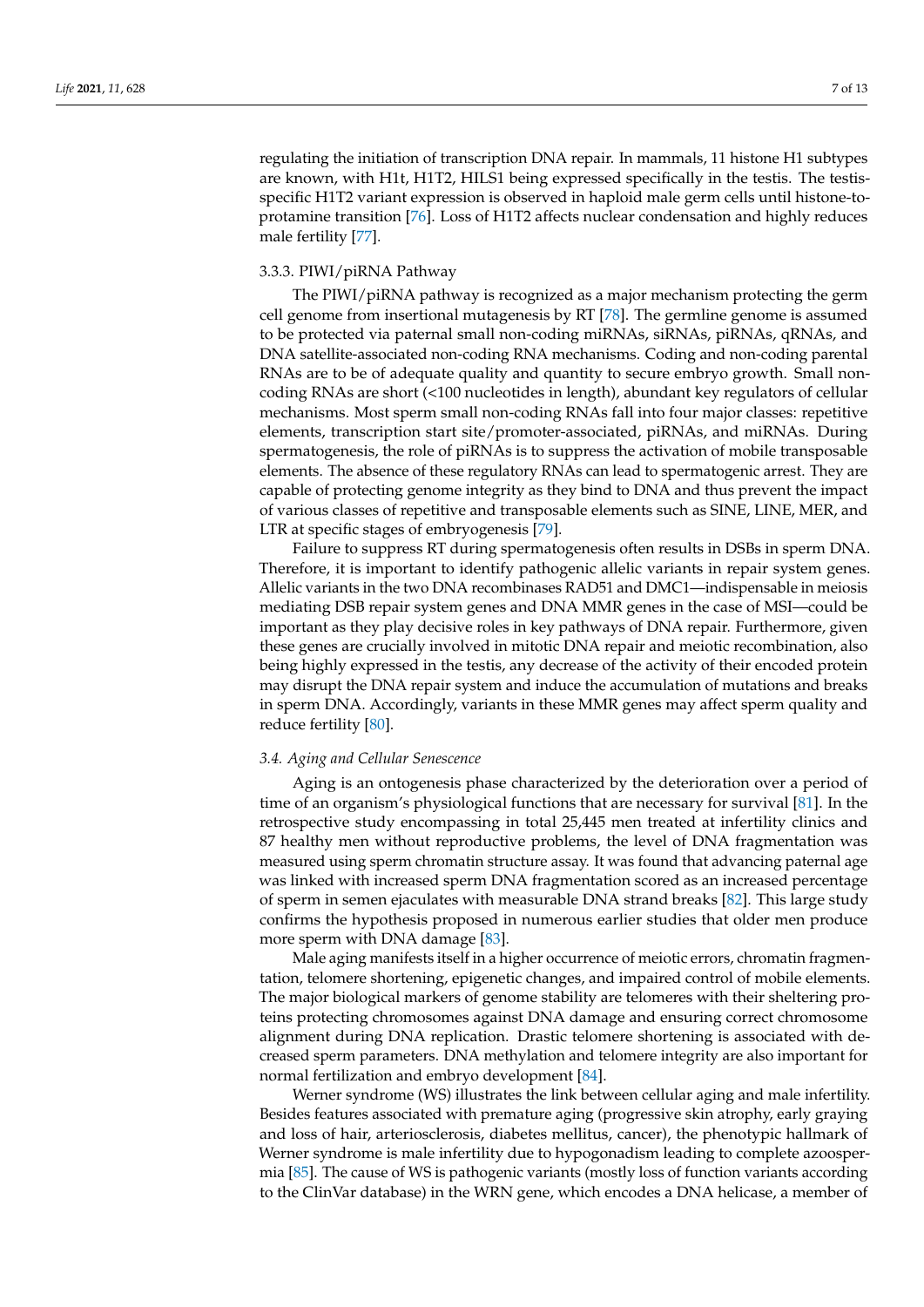the RECQ family. The presence of an exonuclease domain in its N-terminal region of the protein makes WRN helicase unique. Biochemical and cell biological studies during the past decade have demonstrated involvements of the WRN protein in multiple DNA transactions, including DNA repair, recombination, replication, and transcription [\[85\]](#page-12-4). Since WS cells show prolonged S-phase and reduced frequency of DNA replication, that implicates the role of WRN helicase in DNA replication. This hypothesis is supported by the fact that WRN helicase interacts with several factors involved in DNA replication (RPA, PCNA, FEN-1, and Topoisomerase I). WS cells are hypersensitive to camptothecin-a Topoisomerase I inhibitor, which leads to accumulation of DNA damage, especially in the S-phase. Besides that, WRN helicase forms or unwinds the Holliday junction intermediate associated with a regressed replication fork. WS cells are hypersensitive to 4NQO, which induces oxidative damage. Additionally, WRN helicase is associated with other repair mechanisms-base excision repair (BER; interacts with BER factors, polδ, polβ, PCNA, RPA, FEN-1, and PARP-1), and double-strand break repair (interacts with the factors Ku, DNA-PKcs, and the Mre11-Rad50-Nbs1 complex, as well as the telomeric DNA protecting proteins, TRF1, TRF2, and POT1). Finally, findings also suggest that WRN helicase is involved in telomere metabolism since abnormal telomere dynamics in WS lymphoblastoid cell lines show weak or no telomerase activity. These DNA structures formed at telomere ends must be resolved during DNA replication to be accessible to DNA polymerases and telomerase, therefore, WRN helicase might function in the resolution of higher-order structures in telomeric DNA [\[86,](#page-12-5)[87\]](#page-12-6). Besides the above-mentioned protein interactions, WRN interacts with the tumor suppressor protein p53 that is critical for regulation of the cell cycle arrest, apoptosis, and senescence. The ability of p53 to regulate WRN expression levels is supported by the finding that overexpression of p53 results in a decrease in transcription of the WRN gene [\[88\]](#page-12-7).

At the end of the long arm of the human X chromosome encompassing the region from Xq27.2 to the q telomere, including the chromosomal band Xq28, there exists a fragile X-chromosome region of the DNA breakpoints, possibly due to the enrichment with LTR retrotransposons. This region is of particular interest since it contains the highest density of genes related to genetic diseases [\[89\]](#page-12-8). Subtelomeres constituting a safeguard for gene expression and chromosome homeostasis also play a particular role in taking care of telomere maintenance in case of their damage. In addition, all chromosomes contain at their subtelomeric region the species-specific sites for recognition and synapsis of homologous chromosomes in meiosis [\[90\]](#page-12-9).

#### *3.5. Environment and Lifestyle Factors and Their Influence on the Genome and Spermatogenesis*

There is accumulating evidence that harmful environmental (phthalates, perfluoroalkyl compounds, etc.) and lifestyle factors (smoking, alcohol, mobile phones) impact DNA methylation in sperm and could consequently lead to male infertility [\[91\]](#page-12-10). It is unclear in what way the sperm epigenome is sensitive to potential mutagens and how these factors impact fertility parameters. Recent investigations have confirmed a link between potentially damaging agents and disruption to epigenetic processes [\[92,](#page-12-11)[93\]](#page-12-12), however, several studies have reported controversial results [\[94\]](#page-12-13).

#### **4. Assessment of Genome Instability**

Maintenance of genome stability relies on the DNA damage response executed through a functional network consisting of signal transduction, cell cycle regulation, and DNA repair.

Various approaches can be used to investigate different types of genome instability in different tissues. These methods, such as sperm DNA fragmentation tests, micronucleation assays, or MSI investigation are successfully applied in clinical diagnostics and are further described in this article.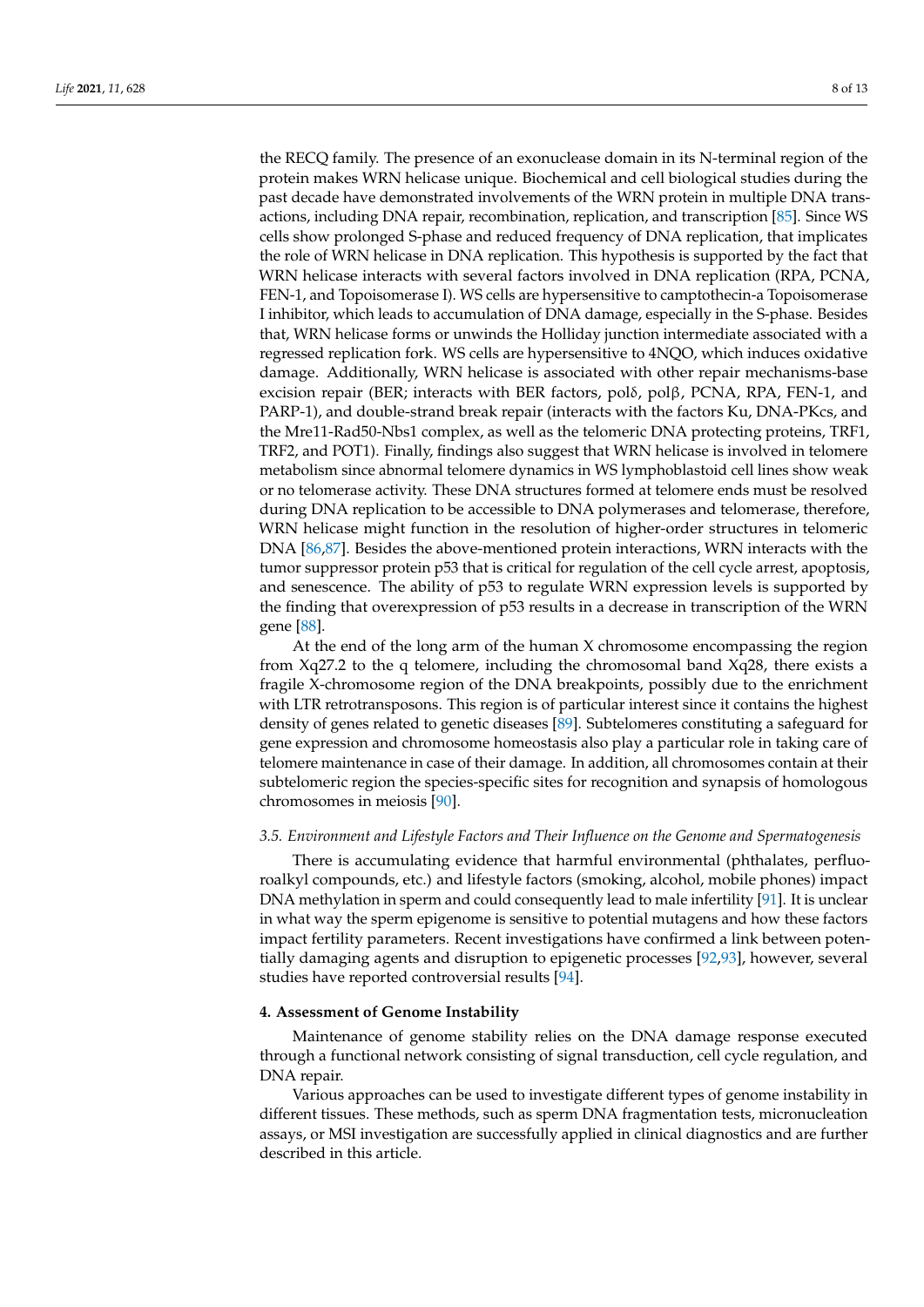#### *4.1. Assessment of Genome Instability in Sperm*

Genome instability in sperm cells can be assessed by (1) sperm chromatin structural probes, (2) sperm nuclear matrix assays, (3) direct assessment of DNA strand breaks (reviewed in Erenpreiss et al., 2006), (4) ALU/LINE transcription. The processes inducing DNA damage in ejaculated spermatozoa are interrelated. Abnormal spermatid protamination and disulphide bridge formation as a result of inadequate thiols oxidation during epididymal transit, leads to diminished sperm chromatin packaging and makes sperm cells more susceptible to ROS-induced DNA fragmentation [\[15\]](#page-9-11).

#### *4.2. Evaluation of ALU/LINE Activity*

Detailed investigation can determine transposon content and activity after stressful events [\[95\]](#page-12-14). A simple and convenient approach is to measure transposon expression by quantitative PCR using retroelement region-specific primers [\[96\]](#page-12-15). High-throughput sequencing can be modified to focus the investigation on transposable elements [\[97\]](#page-12-16). Longread sequencing is a promising tool for obtaining more detailed transposon data [\[98\]](#page-12-17); however, alignment errors are still a challenge in bioinformatics [\[99\]](#page-12-18).

#### *4.3. Assessment of Genome Instability in Peripheral Blood Leukocytes*

Various molecular genetics approaches can be employed to anticipate genome instability. Allelic variants and microdeletions in genes controlling MMR, RT, and other important mechanisms can be detected by Sanger sequencing, next-generation sequencing, and third-generation sequencing [\[100\]](#page-12-19). Historically, MSI was measured by capillary electrophoresis [\[101\]](#page-12-20) but can now also be exposed by modern sequencing methods [\[102\]](#page-12-21). Expression analysis is a useful tool when investigating DNA damage. RNA sequencing is used to evaluate gene expression quantification, alternative splicing, differential expression, RNA editing, expressed variant identification, and co-expression networks [\[103\]](#page-12-22).

A micronucleus is an erratic (third) nucleus that develops during the last step of cell division. As micronuclei contain fragments of chromosomes, their formation proceeds in a daughter cell with an aberrant chromosomal set. An increased number of micronuclei is a sign of chromosomal damage caused by genotoxic agents [\[104\]](#page-12-23). Micronucleus assays are widely used to measure genetic damage caused by mutagen exposure [\[105\]](#page-12-24).

The COMET assay measures DNA strand breaks at the individual cell level, and it can be applied both in sperm (as described above) and peripheral blood cells. The fluorescence is calculated to measure the level of DNA damage [\[106\]](#page-12-25). The COMET assay is the only test that makes it possible to discern DNA SSBs from DNA DSBs [\[59\]](#page-11-7).

#### **5. Conclusions**

In summary, we have presented extensive data supporting the notion that genome instability may lead to severe male infertility (OAT), whereas genetic tests recommended for routine clinical investigation (such as testing for karyotype, Y chromosome AZF region microdeletions) provide a diagnosis in only 15–25% of cases. We have detailed that genome instability in men with OAT depends on several other genetic and epigenetic factors such as chromosomal heterogeneity, aneuploidy, micronucleation, dynamic mutations, RT, PIWI/piRNA regulatory pathway, pathogenic allelic variants in repair system genes, DNA methylation, and environmental aspects (e.g., smoking, alcohol).

**Supplementary Materials:** The following are available online at [https://www.mdpi.com/article/](https://www.mdpi.com/article/10.3390/life11070628/s1) [10.3390/life11070628/s1,](https://www.mdpi.com/article/10.3390/life11070628/s1) Table S1. The association of single-gene allelic variants with male infertility.

**Author Contributions:** A.P. and B.A. conducted a literature search and wrote different chapters of the paper. J.E. set up a design for the article, wrote several chapters, and reviewed the paper. L.G. reviewed the paper. All authors have read and agreed to the published version of the manuscript.

**Funding:** This research received no external funding.

**Institutional Review Board Statement:** Not applicable.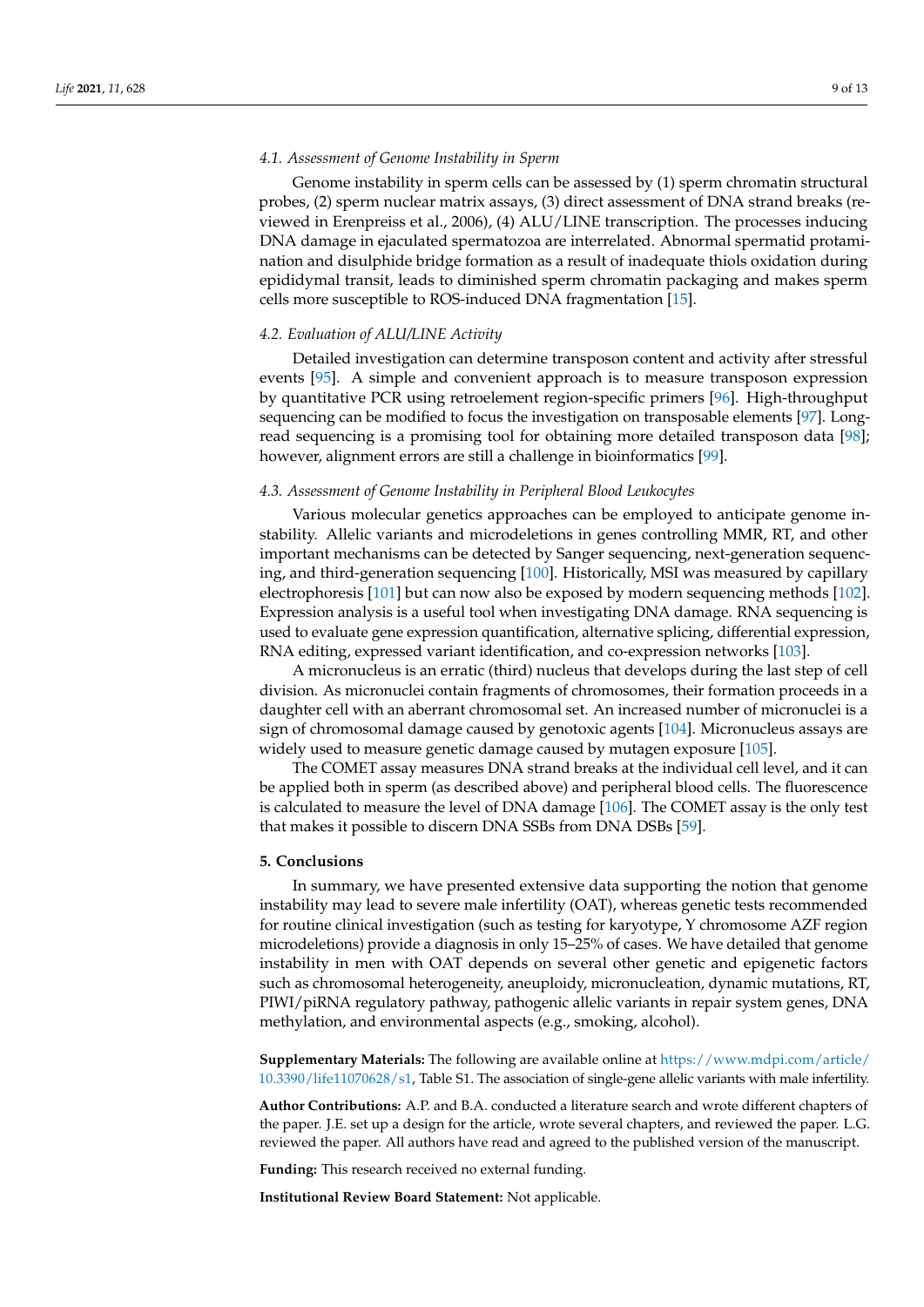**Informed Consent Statement:** Not applicable.

**Acknowledgments:** The authors are very grateful to habil. med. Jekaterina Erenpreisa for her critical review of the paper.

**Conflicts of Interest:** The authors declare no conflict of interest.

#### **References**

- <span id="page-9-0"></span>1. Nieschlag, E. Scope and Goals of Andrology. In *Andrology: Male Reproductive Health and Dysfunction*; Nieschlag, E., Behre, H.M., Eds.; Springer: Berlin/Heidelberg, Germany, 2001; pp. 1–8. [\[CrossRef\]](http://doi.org/10.1007/978-3-662-04491-9_1)
- <span id="page-9-1"></span>2. Punab, M.; Poolamets, O.; Paju, P.; Vihljajev, V.; Pomm, K.; Ladva, R.; Korrovits, P.; Laan, M. Causes of male infertility: A 9-year prospective monocentre study on 1737 patients with reduced total sperm counts. *Hum. Reprod.* **2016**, *32*, 18–31. [\[CrossRef\]](http://doi.org/10.1093/humrep/dew284)
- <span id="page-9-2"></span>3. Carlsen, E.; Giwercman, A.; Keiding, N.; Skakkebaek, N.E. Evidence for decreasing quality of semen during past 50 years. *BMJ* **1992**, *305*, 609–613. [\[CrossRef\]](http://doi.org/10.1136/bmj.305.6854.609) [\[PubMed\]](http://www.ncbi.nlm.nih.gov/pubmed/1393072)
- <span id="page-9-3"></span>4. Sengupta, P.; Borges, E.; Dutta, S.; Krajewska-Kułak, E. Decline in sperm count in European men during the past 50 years. *Hum. Exp. Toxicol.* **2017**, *37*, 247–255. [\[CrossRef\]](http://doi.org/10.1177/0960327117703690)
- <span id="page-9-4"></span>5. Guzick, D.S.; Overstreet, J.W.; Factor-Litvak, P.; Brazil, C.K.; Nakajima, S.T.; Coutifaris, C.; Carson, S.A.; Cisneros, P.; Steinkampf, M.P.; Hill, J.A.; et al. Sperm Morphology, Motility, and Concentration in Fertile and Infertile Men. *New Engl. J. Med.* **2001**, *345*, 1388–1393. [\[CrossRef\]](http://doi.org/10.1056/NEJMoa003005)
- <span id="page-9-5"></span>6. Cao, X.W.; Lin, K.; Li, C.Y.; Yuan, C.W. A review of WHO Laboratory Manual for the Examination and Processing of Human Semen (5th edition)]. *Zhonghua Nan Ke Xue* **2011**, *17*, 1059–1063. [\[PubMed\]](http://www.ncbi.nlm.nih.gov/pubmed/22235670)
- <span id="page-9-6"></span>7. van den Hoven, L.; Hendriks, J.C.; Verbeet, J.G.; Westphal, J.R.; Wetzels, A.M. Status of sperm morphology assessment: An evaluation of methodology and clinical value. *Fertil. Steril.* **2015**, *103*, 53–58. [\[CrossRef\]](http://doi.org/10.1016/j.fertnstert.2014.09.036) [\[PubMed\]](http://www.ncbi.nlm.nih.gov/pubmed/25450299)
- <span id="page-9-7"></span>8. O'Neill, C.L.; Parrella, A.; Keating, D.; Cheung, S.; Rosenwaks, Z.; Palermo, G.D. A treatment algorithm for couples with unexplained infertility based on sperm chromatin assessment. *J. Assist. Reprod. Genet.* **2018**, *35*, 1911–1917. [\[CrossRef\]](http://doi.org/10.1007/s10815-018-1270-x)
- <span id="page-9-8"></span>9. Evenson, D.P.; Jost, L.K.; Marshall, D.; Zinaman, M.J.; Clegg, E.; Purvis, K.; De Angelis, P.; Claussen, O.P. Utility of the sperm chromatin structure assay as a diagnostic and prognostic tool in the human fertility clinic. *Hum. Reprod.* **1999**, *14*, 1039–1049. [\[CrossRef\]](http://doi.org/10.1093/humrep/14.4.1039)
- 10. Bungum, M.; Humaidan, P.; Axmon, A.; Spano, M.; Bungum, L.; Erenpreiss, J.; Giwercman, A. Sperm DNA integrity assessment in prediction of assisted reproduction technology outcome. *Hum. Reprod.* **2007**, *22*, 174–179. [\[CrossRef\]](http://doi.org/10.1093/humrep/del326)
- 11. Erenpreiss, J.; Je, E.; Giwercman, A.; Tsarev, I.; Erenpreisa, J.; Spano, M. Toluidine blue cytometry test for sperm DNA conformation: Comparison with the flow cytometric sperm chromatin structure and TUNEL assays. *Hum. Reprod.* **2004**, *19*, 2277–2282. [\[CrossRef\]](http://doi.org/10.1093/humrep/deh417) [\[PubMed\]](http://www.ncbi.nlm.nih.gov/pubmed/15271869)
- 12. Tsarev, I.; Bungum, M.; Giwercman, A.; Erenpreisa, J.; Ebessen, T.; Ernst, E.; Erenpreiss, J. Evaluation of male fertility potential by Toluidine Blue test for sperm chromatin structure assessment. *Hum. Reprod.* **2009**, *24*, 1569–1574. [\[CrossRef\]](http://doi.org/10.1093/humrep/dep068)
- <span id="page-9-9"></span>13. Kim, H.-S.; Kang, M.J.; Kim, S.A.; Oh, S.K.; Kim, H.; Ku, S.-Y.; Kim, S.H.; Moon, S.Y.; Choi, Y.M. The utility of sperm DNA damage assay using toluidine blue and aniline blue staining in routine semen analysis. *Clin. Exp. Reprod. Med.* **2013**, *40*, 23–28. [\[CrossRef\]](http://doi.org/10.5653/cerm.2013.40.1.23)
- <span id="page-9-10"></span>14. Erenpreiss, J.; Bars, J.; Lipatnikova, V.; Erenpreisa, J.; Zalkalns, J. Comparative study of cytochemical tests for sperm chromatin integrity. *J. Androl.* **2001**, *22*, 45–53. [\[PubMed\]](http://www.ncbi.nlm.nih.gov/pubmed/11191087)
- <span id="page-9-11"></span>15. Erenpreiss, J.; Spano, M.; Bungum, M.; Giwercman, A. Sperm chromatin structure and male fertility: Biological and clinical aspects. *Asian J. Androl.* **2006**, *8*, 11–29. [\[CrossRef\]](http://doi.org/10.1111/j.1745-7262.2006.00112.x)
- 16. Osman, A.; Alsomait, H.; Seshadri, S.; El-Toukhy, T.; Khalaf, Y. The effect of sperm DNA fragmentation on live birth rate after IVF or ICSI: A systematic review and meta-analysis. *Reprod. Biomed. Online* **2015**, *30*, 120–127. [\[CrossRef\]](http://doi.org/10.1016/j.rbmo.2014.10.018) [\[PubMed\]](http://www.ncbi.nlm.nih.gov/pubmed/25530036)
- <span id="page-9-12"></span>17. Pourmasumi, S.; Khoradmehr, A.; Rahiminia, T.; Sabeti, P.; Talebi, A.R.; Ghasemzadeh, J. Evaluation of Sperm Chromatin Integrity Using Aniline Blue and Toluidine Blue Staining in Infertile and Normozoospermic Men. *J. Reprod. Infertil.* **2019**, *20*, 95–101.
- <span id="page-9-13"></span>18. Borini, A.; Tarozzi, N.; Bizzaro, D.; Bonu, M.; Fava, L.; Flamigni, C.; Coticchio, G. Sperm DNA fragmentation: Paternal effect on early post-implantation embryo development in ART. *Hum. Reprod.* **2006**, *21*, 2876–2881. [\[CrossRef\]](http://doi.org/10.1093/humrep/del251)
- 19. Collins, J.A.; Barnhart, K.T.; Schlegel, P.N. Do sperm DNA integrity tests predict pregnancy with in vitro fertilization? *Fertil. Steril.* **2008**, *89*, 823–831. [\[CrossRef\]](http://doi.org/10.1016/j.fertnstert.2007.04.055) [\[PubMed\]](http://www.ncbi.nlm.nih.gov/pubmed/17644094)
- <span id="page-9-14"></span>20. Lewis, S.E.; Aitken, R.J.; Conner, S.J.; De Iuliis, G.; Evenson, D.P.; Henkel, R.; Giwercman, A.; Gharagozloo, P. The impact of sperm DNA damage in assisted conception and beyond: Recent advances in diagnosis and treatment. *Reprod. Biomed. Online* **2013**, *27*, 325–337. [\[CrossRef\]](http://doi.org/10.1016/j.rbmo.2013.06.014)
- <span id="page-9-15"></span>21. Aguilera, A.; Gómez-González, B. Genome instability: A mechanistic view of its causes and consequences. *Nat. Rev. Genet.* **2008**, *9*, 204–217. [\[CrossRef\]](http://doi.org/10.1038/nrg2268) [\[PubMed\]](http://www.ncbi.nlm.nih.gov/pubmed/18227811)
- <span id="page-9-16"></span>22. Vijg, J.; Montagna, C. Genome instability and aging: Cause or effect? *Transl. Med. Aging* **2017**, *1*, 5–11. [\[CrossRef\]](http://doi.org/10.1016/j.tma.2017.09.003)
- <span id="page-9-17"></span>23. Iourov, I.Y.; Vorsanova, S.G.; Yurov, Y.B.; Kutsev, S.I. Ontogenetic and Pathogenetic Views on Somatic Chromosomal Mosaicism. *Genes* **2019**, *10*, 379. [\[CrossRef\]](http://doi.org/10.3390/genes10050379) [\[PubMed\]](http://www.ncbi.nlm.nih.gov/pubmed/31109140)
- <span id="page-9-18"></span>24. Jensen, T.K.; Jacobsen, R.; Christensen, K.; Nielsen, N.C.; Bostofte, E. Good Semen Quality and Life Expectancy: A Cohort Study of 43,277 Men. *Am. J. Epidemiol.* **2009**, *170*, 559–565. [\[CrossRef\]](http://doi.org/10.1093/aje/kwp168) [\[PubMed\]](http://www.ncbi.nlm.nih.gov/pubmed/19635736)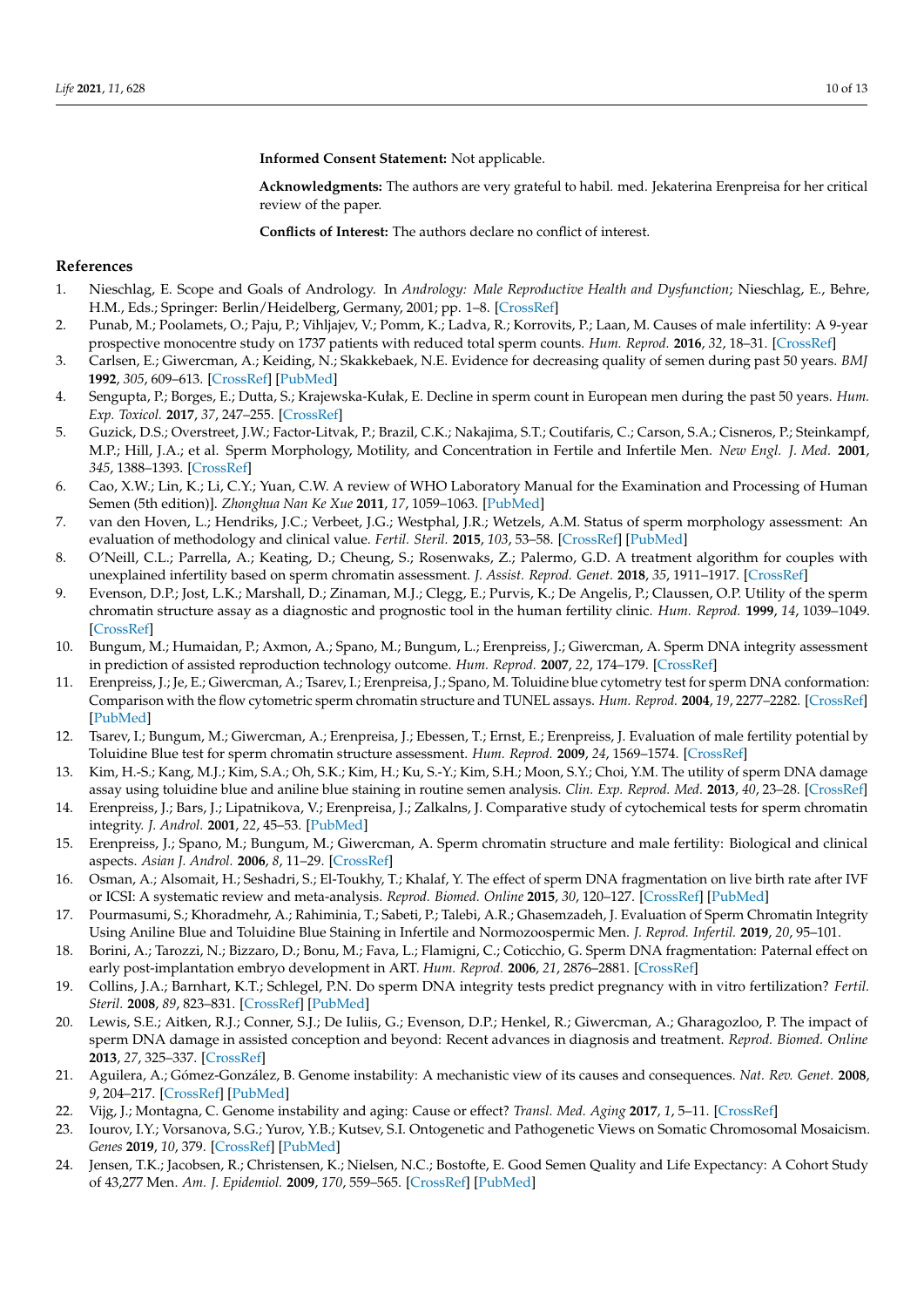- <span id="page-10-0"></span>25. Salonia, A.; Matloob, R.; Gallina, A.; Abdollah, F.; Saccà, A.; Briganti, A.; Suardi, N.; Colombo, R.; Rocchini, L.; Guazzoni, G.F.; et al. Are Infertile Men Less Healthy than Fertile Men? Results of a Prospective Case-Control Survey. *Eur. Urol.* **2009**, *56*, 1025–1032. [\[CrossRef\]](http://doi.org/10.1016/j.eururo.2009.03.001) [\[PubMed\]](http://www.ncbi.nlm.nih.gov/pubmed/19297076)
- <span id="page-10-1"></span>26. Aston, K.I.; Carrell, D.T. Emerging evidence for the role of genomic instability in male factor infertility. *Syst. Biol. Reprod. Med.* **2011**, *58*, 71–80. [\[CrossRef\]](http://doi.org/10.3109/19396368.2011.635751) [\[PubMed\]](http://www.ncbi.nlm.nih.gov/pubmed/22142145)
- <span id="page-10-2"></span>27. Cheung, S.; Parrella, A.; Rosenwaks, Z.; Palermo, G.D. Genetic and epigenetic profiling of the infertile male. *PLoS ONE* **2019**, *14*, e0214275. [\[CrossRef\]](http://doi.org/10.1371/journal.pone.0214275)
- <span id="page-10-3"></span>28. Morris, J.K.; Alberman, E.; Scott, C.; Jacobs, P. Is the prevalence of Klinefelter syndrome increasing? *Eur. J. Hum. Genet.* **2007**, *16*, 163–170. [\[CrossRef\]](http://doi.org/10.1038/sj.ejhg.5201956)
- <span id="page-10-4"></span>29. Roux, C.; Tripogney, C.; Morel, F.; Joanne, C.; Fellmann, F.; Clavequin, M.; Bresson, J. Segregation of chromosomes in sperm of Robertsonian translocation carriers. *Cytogenet. Genome Res.* **2005**, *111*, 291–296. [\[CrossRef\]](http://doi.org/10.1159/000086902)
- <span id="page-10-5"></span>30. Benet, J.; Oliver-Bonet, M.; Cifuentes, P.; Templado, C.; Navarro, J. Segregation of chromosomes in sperm of reciprocal translocation carriers: A review. *Cytogenet. Genome Res.* **2005**, *111*, 281–290. [\[CrossRef\]](http://doi.org/10.1159/000086901)
- <span id="page-10-6"></span>31. Oud, M.S.; Volozonoka, L.; Smits, R.M.; Vissers, L.E.L.M.; Ramos, L.; A Veltman, J. A systematic review and standardized clinical validity assessment of male infertility genes. *Hum. Reprod.* **2019**, *34*, 932–941. [\[CrossRef\]](http://doi.org/10.1093/humrep/dez022) [\[PubMed\]](http://www.ncbi.nlm.nih.gov/pubmed/30865283)
- <span id="page-10-7"></span>32. Jobling, M. Copy number variation on the human Y chromosome. *Cytogenet. Genome Res.* **2008**, *123*, 253–262. [\[CrossRef\]](http://doi.org/10.1159/000184715)
- 33. Krausz, C.; Chianese, C.; Giachini, C.; Guarducci, E.; LaFace, I.; Forti, G. The Y chromosome-linked copy number variations and male fertility. *J. Endocrinol. Investig.* **2011**, *34*, 376–382. [\[CrossRef\]](http://doi.org/10.1007/BF03347463) [\[PubMed\]](http://www.ncbi.nlm.nih.gov/pubmed/21422806)
- <span id="page-10-8"></span>34. Skaletsky, H.; Kuroda-Kawaguchi, T.; Minx, P.J.; Cordum, H.S.; Hillier, L.; Brown, L.G.; Repping, S.; Pyntikova, T.; Ali, J.; Bieri, T.; et al. The male-specific region of the human Y chromosome is a mosaic of discrete sequence classes. *Nature* **2003**, *423*, 825–837. [\[CrossRef\]](http://doi.org/10.1038/nature01722)
- <span id="page-10-9"></span>35. Jobling, M.A.; Tyler-Smith, C. The human Y chromosome: An evolutionary marker comes of age. *Nat. Rev. Genet.* **2003**, *4*, 598–612. [\[CrossRef\]](http://doi.org/10.1038/nrg1124)
- <span id="page-10-10"></span>36. Vogt, P.H. Genomic heterogeneity and instability of the AZF locus on the human Y chromosome. *Mol. Cell. Endocrinol.* **2004**, *224*, 1–9. [\[CrossRef\]](http://doi.org/10.1016/j.mce.2004.06.008)
- 37. Krausz, C. Y chromosome and male infertility: Update, 2006. *Front. Biosci.* **2006**, *11*, 3049–3061. [\[CrossRef\]](http://doi.org/10.2741/2032) [\[PubMed\]](http://www.ncbi.nlm.nih.gov/pubmed/16720375)
- <span id="page-10-11"></span>38. Krausz, C.; Forti, G.; McElreavey, K. The Y chromosome and male fertility and infertility1. *Int. J. Androl.* **2003**, *26*, 70–75. [\[CrossRef\]](http://doi.org/10.1046/j.1365-2605.2003.00402.x) [\[PubMed\]](http://www.ncbi.nlm.nih.gov/pubmed/12641824)
- <span id="page-10-12"></span>39. Colaco, S.; Modi, D. Genetics of the human Y chromosome and its association with male infertility. *Reprod. Biol. Endocrinol.* **2018**, *16*, 1–24. [\[CrossRef\]](http://doi.org/10.1186/s12958-018-0330-5)
- <span id="page-10-13"></span>40. Vilar, E.; Gruber, S.B. Microsatellite instability in colorectal cancer—The stable evidence. *Nat. Rev. Clin. Oncol.* **2010**, *7*, 153–162. [\[CrossRef\]](http://doi.org/10.1038/nrclinonc.2009.237)
- <span id="page-10-14"></span>41. Zheng, Y.-M.; Li, L.; Zhou, L.-M.; Le, F.; Cai, L.-Y.; Yu, P.; Zhu, Y.-R.; Liu, X.-Z.; Wang, L.-Y.; Li, L.-J.; et al. Alterations in the frequency of trinucleotide repeat dynamic mutations in offspring conceived through assisted reproductive technology. *Hum. Reprod.* **2013**, *28*, 2570–2580. [\[CrossRef\]](http://doi.org/10.1093/humrep/det294)
- <span id="page-10-15"></span>42. Erenpreiss, J.; Tsarev, I.; Giwercman, A.; Giwercman, Y. The impact of androgen receptor polymorphism and parental ethnicity on semen quality in young men from Latvia. *Int. J. Androl.* **2008**, *31*, 477–482. [\[CrossRef\]](http://doi.org/10.1111/j.1365-2605.2007.00791.x) [\[PubMed\]](http://www.ncbi.nlm.nih.gov/pubmed/17916185)
- <span id="page-10-16"></span>43. Grigorova, M.; Punab, M.; Kahre, T.; Ivandi, M.; Tõnisson, N.; Poolamets, O.; Vihljajev, V.; Žilaitienė, B.; Erenpreiss, J.; Matulevičius, V.; et al. The number of CAG and GGN triplet repeats in the Androgen Receptor gene exert combinatorial effect on hormonal and sperm parameters in young men. *Andrology* **2017**, *5*, 495–504. [\[CrossRef\]](http://doi.org/10.1111/andr.12344)
- <span id="page-10-17"></span>44. Bolton, E.C.; So, A.Y.; Chaivorapol, C.; Haqq, C.M.; Li, H.; Yamamoto, K.R. Cell- and gene-specific regulation of primary target genes by the androgen receptor. *Genes Dev.* **2007**, *21*, 2005–2017. [\[CrossRef\]](http://doi.org/10.1101/gad.1564207)
- <span id="page-10-18"></span>45. Weng, H.; Li, S.; Huang, J.-Y.; He, Z.-Q.; Meng, X.-Y.; Cao, Y.; Fang, C.; Zeng, X.-T. Androgen receptor gene polymorphisms and risk of prostate cancer: A meta-analysis. *Sci. Rep.* **2017**, *7*, 40554. [\[CrossRef\]](http://doi.org/10.1038/srep40554) [\[PubMed\]](http://www.ncbi.nlm.nih.gov/pubmed/28091563)
- <span id="page-10-19"></span>46. Yatsenko, A.N.; Georgiadis, A.P.; Röpke, A.; Berman, A.J.; Jaffe, T.; Olszewska, M.; Westernströer, B.; Sanfilippo, J.; Kurpisz, M.; Rajkovic, A.; et al. X-Linked TEX11 Mutations, Meiotic Arrest, and Azoospermia in Infertile Men. *N. Engl. J. Med.* **2015**, *372*, 2097–2107. [\[CrossRef\]](http://doi.org/10.1056/NEJMoa1406192) [\[PubMed\]](http://www.ncbi.nlm.nih.gov/pubmed/25970010)
- <span id="page-10-20"></span>47. Bracke, A.; Peeters, K.; Punjabi, U.; Hoogewijs, D.; Dewilde, S. A search for molecular mechanisms underlying male idiopathic infertility. *Reprod. Biomed. Online* **2018**, *36*, 327–339. [\[CrossRef\]](http://doi.org/10.1016/j.rbmo.2017.12.005)
- <span id="page-10-21"></span>48. Wang, Z.; Pan, Y.; He, L.; Song, X.; Chen, H.; Pan, C.; Qu, L.; Zhu, H.; Lan, X. Multiple morphological abnormalities of the sperm flagella (MMAF)-associated genes: The relationships between genetic variation and litter size in goats. *Gene* **2020**, *753*, 144778. [\[CrossRef\]](http://doi.org/10.1016/j.gene.2020.144778) [\[PubMed\]](http://www.ncbi.nlm.nih.gov/pubmed/32439377)
- <span id="page-10-22"></span>49. Solyom, S.; Ewing, A.D.; Hancks, D.C.; Takeshima, Y.; Awano, H.; Matsuo, M.; Jr, H.H.K. Pathogenic orphan transduction created by a nonreference LINE-1 retrotransposon. *Hum. Mutat.* **2012**, *33*, 369–371. [\[CrossRef\]](http://doi.org/10.1002/humu.21663)
- <span id="page-10-23"></span>50. Pace, J.K.; Feschotte, C. The evolutionary history of human DNA transposons: Evidence for intense activity in the primate lineage. *Genome Res.* **2007**, *17*, 422–432. [\[CrossRef\]](http://doi.org/10.1101/gr.5826307)
- <span id="page-10-24"></span>51. Smit, A.F.; Riggs, A. Tiggers and DNA transposon fossils in the human genome. *Proc. Natl. Acad. Sci. USA* **1996**, *93*, 1443–1448. [\[CrossRef\]](http://doi.org/10.1073/pnas.93.4.1443) [\[PubMed\]](http://www.ncbi.nlm.nih.gov/pubmed/8643651)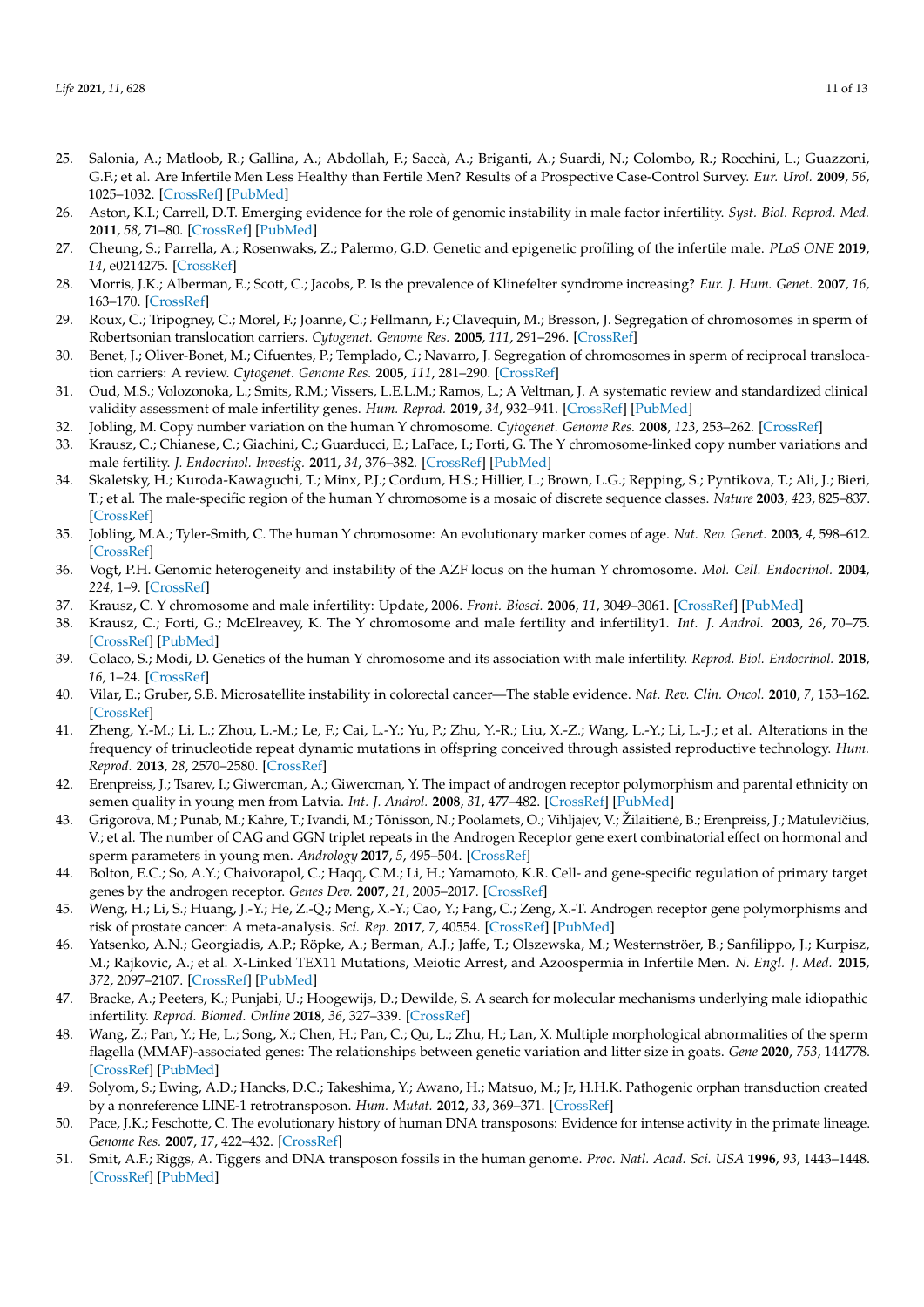- <span id="page-11-0"></span>52. Hedges, D.; Deininger, P. Inviting instability: Transposable elements, double-strand breaks, and the maintenance of genome integrity. *Mutat. Res. Mol. Mech. Mutagen.* **2007**, *616*, 46–59. [\[CrossRef\]](http://doi.org/10.1016/j.mrfmmm.2006.11.021) [\[PubMed\]](http://www.ncbi.nlm.nih.gov/pubmed/17157332)
- <span id="page-11-1"></span>53. Bourque, G.; Burns, K.H.; Gehring, M.; Gorbunova, V.; Seluanov, A.; Hammell, M.; Imbeault, M.; Izsvák, Z.; Levin, H.L.; Macfarlan, T.S.; et al. Ten things you should know about transposable elements. *Genome Biol.* **2018**, *19*, 1–12. [\[CrossRef\]](http://doi.org/10.1186/s13059-018-1577-z)
- <span id="page-11-2"></span>54. Kumar, A. Jump around: Transposons in and out of the laboratory. *F1000Research* **2020**, *9*, 135. [\[CrossRef\]](http://doi.org/10.12688/f1000research.21018.1) [\[PubMed\]](http://www.ncbi.nlm.nih.gov/pubmed/32148769)
- <span id="page-11-3"></span>55. Belancio, V.P.; Deininger, P.L.; Roy-Engel, A.M. LINE dancing in the human genome: Transposable elements and disease. *Genome Med.* **2009**, *1*, 97–98. [\[CrossRef\]](http://doi.org/10.1186/gm97)
- <span id="page-11-4"></span>56. Ernst, C.; Odom, D.T.; Kutter, C. The emergence of piRNAs against transposon invasion to preserve mammalian genome integrity. *Nat. Commun.* **2017**, *8*, 1–10. [\[CrossRef\]](http://doi.org/10.1038/s41467-017-01049-7)
- <span id="page-11-5"></span>57. Cioppi, F.; Casamonti, E.; Krausz, C. Age-Dependent De Novo Mutations During Spermatogenesis and Their Consequences. *Adv. Exp. Med. Biol.* **2019**, *1166*, 29–46. [\[CrossRef\]](http://doi.org/10.1007/978-3-030-21664-1_2) [\[PubMed\]](http://www.ncbi.nlm.nih.gov/pubmed/31301044)
- <span id="page-11-6"></span>58. Gunes, S.; Sertyel, S. Sperm DNA Damage and Oocyte Repair Capability BT. In *A Clinician's Guide to Sperm DNA and Chromatin Damage*; Zini, A., Agarwal, A., Eds.; Springer International Publishing: Berlin/Heidelberg, Germany, 2018; pp. 321–346. [\[CrossRef\]](http://doi.org/10.1007/978-3-319-71815-6_18)
- <span id="page-11-7"></span>59. Agarwal, A.; Barbăroșie, C.; Ambar, R.; Finelli, R. The Impact of Single- and Double-Strand DNA Breaks in Human Spermatozoa on Assisted Reproduction. *Int. J. Mol. Sci.* **2020**, *21*, 3882. [\[CrossRef\]](http://doi.org/10.3390/ijms21113882)
- <span id="page-11-8"></span>60. Mukherjee, S.; Ridgeway, A.D.; Lamb, D.J. DNA mismatch repair and infertility. *Curr. Opin. Urol.* **2010**, *20*, 525–532. [\[CrossRef\]](http://doi.org/10.1097/MOU.0b013e32833f1c21)
- <span id="page-11-11"></span>61. Gunes, S.; Agarwal, A.; Henkel, R.; Mahmutoglu, A.M.; Sharma, R.; Esteves, S.C.; Aljowair, A.; Emirzeoglu, D.; Alkhani, A.; Pelegrini, L.; et al. Association between promoter methylation of MLH1 and MSH2 and reactive oxygen species in oligozoospermic men-A pilot study. *Andrology* **2018**, *50*, e12903. [\[CrossRef\]](http://doi.org/10.1111/and.12903)
- <span id="page-11-9"></span>62. Zhao, X.; Mu, C.; Ma, J.; Dai, X.; Jiao, H. The association of four SNPs in DNA mismatch repair genes with idiopathic male infertility in northwest China. *Int. J. Immunogenet.* **2019**, *46*, 451–458. [\[CrossRef\]](http://doi.org/10.1111/iji.12448)
- <span id="page-11-10"></span>63. Lynch, H.T.; De La Chapelle, A. Hereditary Colorectal Cancer. *N. Engl. J. Med.* **2003**, *348*, 919–932. [\[CrossRef\]](http://doi.org/10.1056/NEJMra012242)
- <span id="page-11-12"></span>64. Pommier, Y.; Barcelo, J.M.; Rao, V.A.; Sordet, O.; Jobson, A.G.; Thibaut, L.; Miao, Z.; Seiler, J.A.; Zhang, H.; Marchand, C.; et al. Repair of Topoisomerase I-Mediated DNA Damage. *Prog. Nucleic Acid Res. Mol. Biol.* **2006**, *81*, 179–229. [\[CrossRef\]](http://doi.org/10.1016/s0079-6603(06)81005-6) [\[PubMed\]](http://www.ncbi.nlm.nih.gov/pubmed/16891172)
- <span id="page-11-13"></span>65. Gómez-Herreros, F. DNA Double Strand Breaks and Chromosomal Translocations Induced by DNA Topoisomerase II. *Front. Mol. Biosci.* **2019**, *6*, 141. [\[CrossRef\]](http://doi.org/10.3389/fmolb.2019.00141)
- <span id="page-11-14"></span>66. Mavragani, I.V.; Nikitaki, Z.; Kalospyros, S.A.; Georgakilas, A.G. Ionizing Radiation and Complex DNA Damage: From Prediction to Detection Challenges and Biological Significance. *Cancers* **2019**, *11*, 1789. [\[CrossRef\]](http://doi.org/10.3390/cancers11111789)
- <span id="page-11-15"></span>67. Helena Mangs, A.; Morris, B.J. The Human Pseudoautosomal Region (PAR): Origin, Function and Future. *Curr. Genom.* **2007**, *8*, 129–136. [\[CrossRef\]](http://doi.org/10.2174/138920207780368141)
- <span id="page-11-16"></span>68. Acquaviva, L.; Boekhout, M.; Karasu, M.E.; Brick, K.; Pratto, F.; Li, T.; van Overbeek, M.; Kauppi, L.; Camerini-Otero, R.D.; Jasin, M.; et al. Ensuring meiotic DNA break formation in the mouse pseudoautosomal region. *Nat. Cell Biol.* **2020**, *582*, 426–431. [\[CrossRef\]](http://doi.org/10.1038/s41586-020-2327-4)
- <span id="page-11-17"></span>69. Zhang, B.; Tang, Z.; Li, L.; Lu, L.-Y. NBS1 is required for SPO11-linked DNA double-strand break repair in male meiosis. *Cell Death Differ.* **2020**, *27*, 2176–2190. [\[CrossRef\]](http://doi.org/10.1038/s41418-020-0493-4)
- <span id="page-11-18"></span>70. Ren, Z.-J.; Ren, P.-W.; Yang, B.; Liao, J.; Liu, S.-Z.; Fang, K.; Ren, S.-Q.; Liu, L.-R.; Dong, Q. The SPO11-C631T gene polymorphism and male infertility risk: A meta-analysis. *Ren. Fail.* **2017**, *39*, 299–305. [\[CrossRef\]](http://doi.org/10.1080/0886022X.2016.1274661)
- <span id="page-11-19"></span>71. Tran, T.N.; Schimenti, J.C. A segregating human allele of SPO11 modeled in mice disrupts timing and amounts of meiotic recombination, causing oligospermia and a decreased ovarian reserve†. *Biol. Reprod.* **2019**, *101*, 347–359. [\[CrossRef\]](http://doi.org/10.1093/biolre/ioz089) [\[PubMed\]](http://www.ncbi.nlm.nih.gov/pubmed/31074776)
- <span id="page-11-20"></span>72. Ribas-Maynou, J.; García-Peiró, A.; Fernandez-Encinas, A.; Amengual, M.J.; Prada, E.; Cortés, P.; Navarro, J.; Benet, J. Double Stranded Sperm DNA Breaks, Measured by Comet Assay, Are Associated with Unexplained Recurrent Miscarriage in Couples without a Female Factor. *PLoS ONE* **2012**, *7*, e44679. [\[CrossRef\]](http://doi.org/10.1371/journal.pone.0044679)
- <span id="page-11-21"></span>73. Zeng, Y.; Chen, T. DNA Methylation Reprogramming during Mammalian Development. *Genes* **2019**, *10*, 257. [\[CrossRef\]](http://doi.org/10.3390/genes10040257) [\[PubMed\]](http://www.ncbi.nlm.nih.gov/pubmed/30934924)
- <span id="page-11-22"></span>74. Vanneste, E.; Voet, T.; Le Caignec, C.; Ampe, M.; Konings, P.; Melotte, C.; Debrock, S.; Amyere, M.; Vikkula, M.; Schuit, F.; et al. Chromosome instability is common in human cleavage-stage embryos. *Nat. Med.* **2009**, *15*, 577–583. [\[CrossRef\]](http://doi.org/10.1038/nm.1924)
- <span id="page-11-23"></span>75. Cavé, T.; Desmarais, R.; Lacombe-Burgoyne, C.; Boissonneault, G. Genetic Instability and Chromatin Remodeling in Spermatids. *Genes* **2019**, *10*, 40. [\[CrossRef\]](http://doi.org/10.3390/genes10010040)
- <span id="page-11-24"></span>76. Rathke, C.; Baarends, W.M.; Awe, S.; Renkawitz-Pohl, R. Chromatin dynamics during spermiogenesis. *Biochim. Biophys. Acta (BBA) Bioenerg.* **2014**, *1839*, 155–168. [\[CrossRef\]](http://doi.org/10.1016/j.bbagrm.2013.08.004) [\[PubMed\]](http://www.ncbi.nlm.nih.gov/pubmed/24091090)
- <span id="page-11-25"></span>77. Martiyanov, I.; Brancorsini, S.; Catena, R.; Gansmuller, A.; Kotaja, N.; Parvinen, M.; Sassone-Corsi, P.; Davidson, I. Polar nuclear localization of H1T2, a histone H1 variant, required for spermatid elongation and DNA condensation during spermiogenesis. *Proc. Natl. Acad. Sci. USA* **2005**, *102*, 2808–2813. [\[CrossRef\]](http://doi.org/10.1073/pnas.0406060102) [\[PubMed\]](http://www.ncbi.nlm.nih.gov/pubmed/15710904)
- <span id="page-11-26"></span>78. Hempfling, A.L.; Lim, S.L.; Adelson, D.L.; Evans, J.; E O'Connor, A.; Qu, Z.P.; Kliesch, S.; Weidner, W.; O'Bryan, M.K.; Bergmann, M. Expression patterns of HENMT1 and PIWIL1 in human testis: Implications for transposon expression. *Reprod.* **2017**, *154*, 363–374. [\[CrossRef\]](http://doi.org/10.1530/REP-16-0586)
- <span id="page-11-27"></span>79. Jodar, M.; Selvaraju, S.; Sendler, E.; Diamond, M.; Krawetz, S.A. The presence, role and clinical use of spermatozoal RNAs. *Hum. Reprod. Updat.* **2013**, *19*, 604–624. [\[CrossRef\]](http://doi.org/10.1093/humupd/dmt031) [\[PubMed\]](http://www.ncbi.nlm.nih.gov/pubmed/23856356)
- <span id="page-11-28"></span>80. Ghasemi, H.; Khodadadi, I.; Fattahi, A.; Moghimbeigi, A.; Tavilani, H. Polymorphisms of DNA repair genes XRCC1 and LIG4 and idiopathic male infertility. *Syst. Biol. Reprod. Med.* **2017**, *63*, 382–390. [\[CrossRef\]](http://doi.org/10.1080/19396368.2017.1374488)